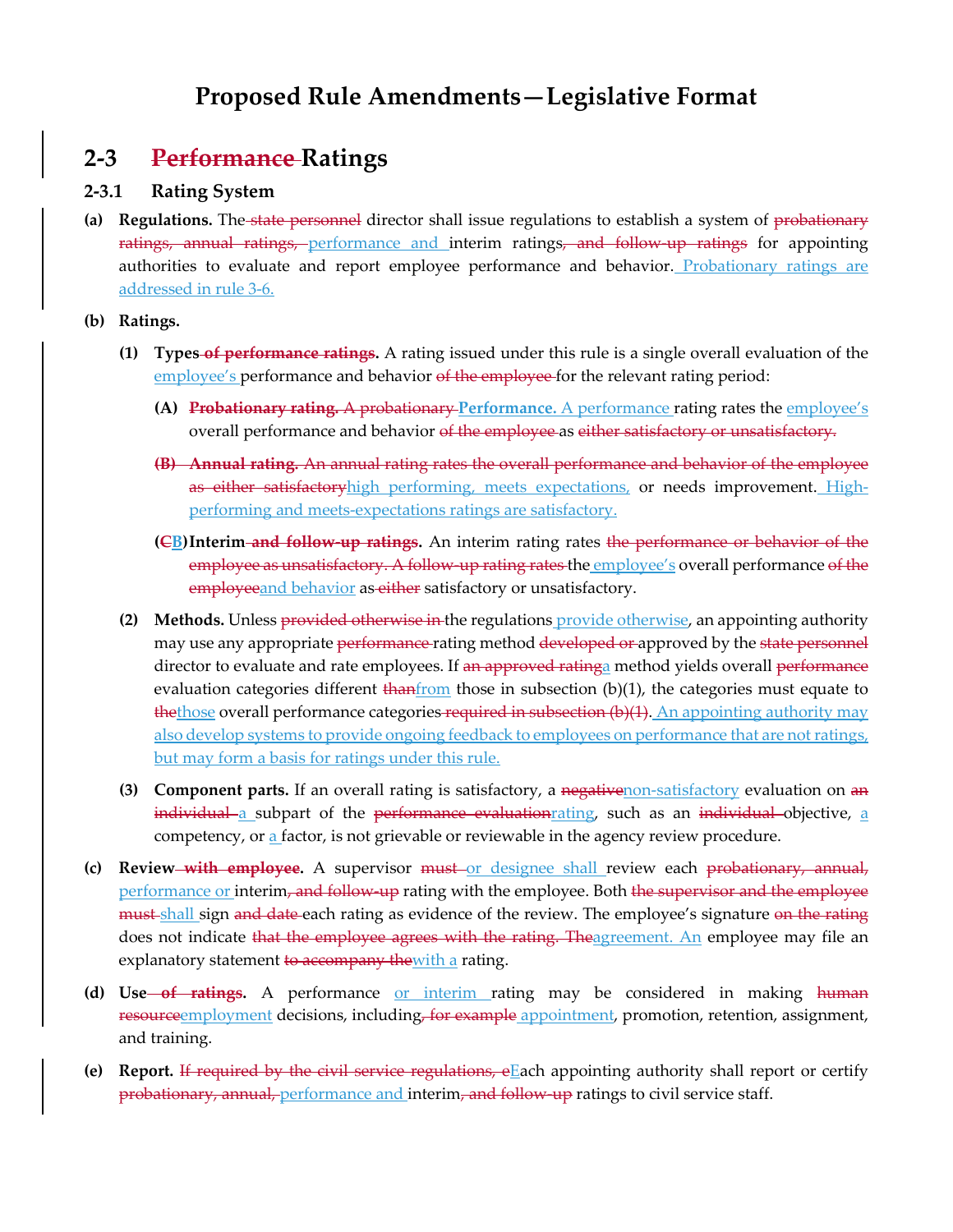#### **2-3.2 Probationary Ratings**

- **(a) Probationary ratings.** Unless a probationary appointment has been terminated or rescinded, an appointing authority shall evaluate the performance and behavior of each probationary employee and issue a probationary rating as required in the civil service rules and regulations.
	- **(1) Full-time employment.** At a minimum, an appointing authority shall issue a probationary rating for a full-time probationary employee after completion of 6 calendar months and again after completion of one calendar year of employment. In addition, if the probationary employee is a new hire without status in the classified service, the appointing authority shall rate the employee after completion of 3 calendar months of employment.
	- **(2) Less than full-time employment.** At a minimum, an appointing authority shall issue a probationary rating for a probationary employee working less than full-time after completion of 9 calendar months and again after completion of 18 calendar months of employment. In addition, if the probationary employee is a new hire without status in the classified service, the appointing authority shall rate the employee after completion of 3 calendar months of employment.
	- **(3) Extension of probation.** If a probationary period is extended beyond one calendar year (for fulltime employees) or 18 calendar months (for less than full-time employees), as authorized in rule 3-6.2(b) [Extension of Probationary Period], the appointing authority shall also issue a final probationary rating no later than 28 calendar days after the end of the extension of the probationary period.
- **(b) Satisfactory probationary rating.** A *satisfactory* probationary rating is not discipline and is not grievable.
- **(c) Unsatisfactory probationary rating.** The following apply to *unsatisfactory* probationary ratings:
	- **(1) Discipline.** An *unsatisfactory* probationary rating is discipline and may be the basis for additional discipline, up to and including dismissal.
	- **(2) Grievance.** An employee may grieve an *unsatisfactory* probationary rating only as authorized in rule 3-6.5 [Grievance of Probationary Rating or Discipline], rule 8-1 [Grievances], and the applicable regulations.
	- **(3) Effects.** 
		- **(A)** An employee who receives an *unsatisfactory* probationary rating is not eligible for a step increase, a performance-pay award, or reclassification until a later *satisfactory* rating is issued.
		- **(B)** The period beginning when the employee receives an *unsatisfactory* probationary rating is not counted as qualifying time for a step increase or reclassification. A step increase, performancepay award, or reclassification action cannot be made retroactive to a date before a new *satisfactory* rating is issued.
	- **(4) Record.** The employee's employment record must reflect any *unsatisfactory* probationary rating.

#### **2-3.23 Annual Performance Ratings**

**(a) General.** The following apply to all annual ratings for employees in compensation plans with fixed steps and in performance-pay programs.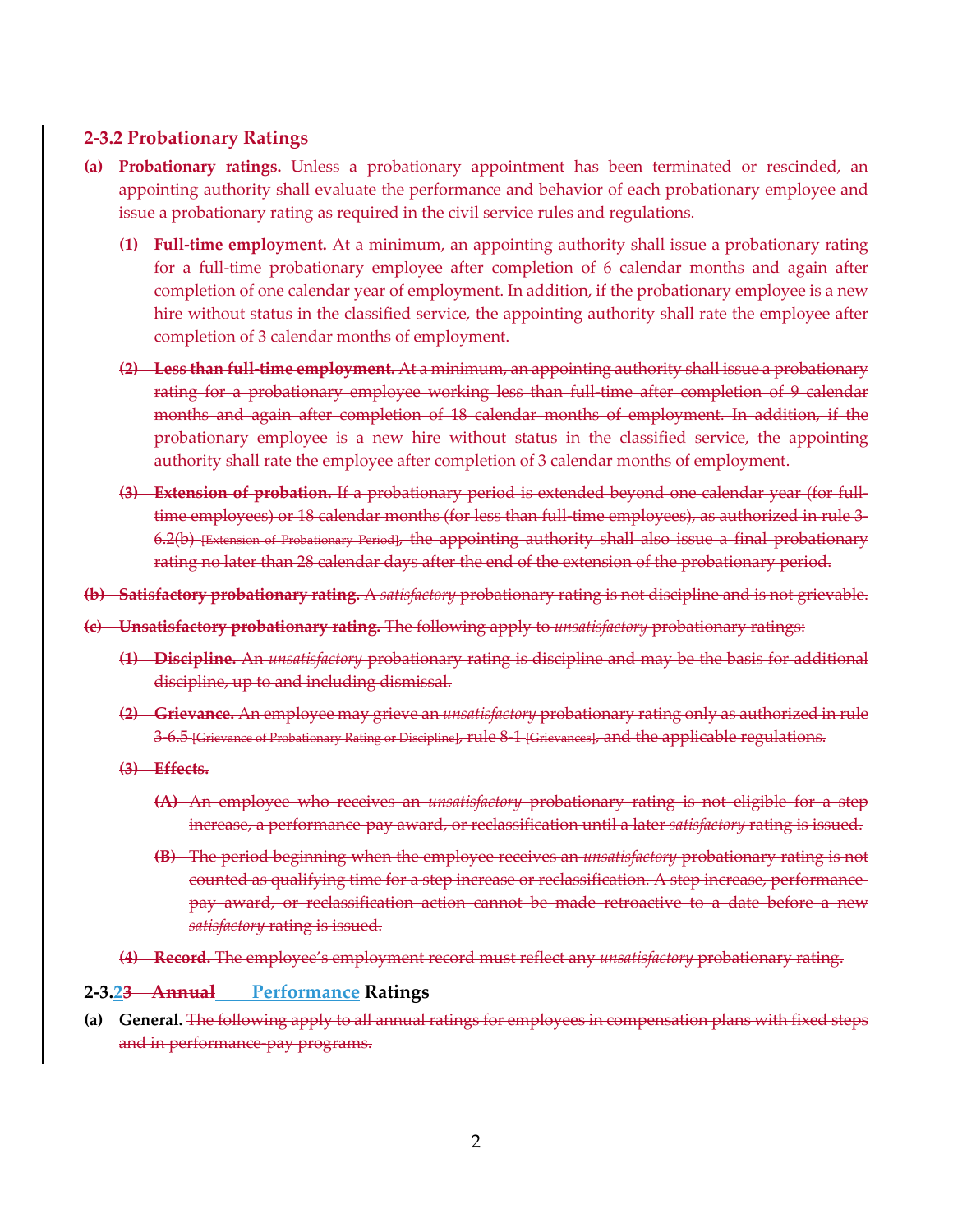- **(1) Annual rating required.** An appointing authority shall evaluate the performance of each nonprobationary employee employee's performance and issue an annual a performance rating as required in the civil service rules and regulations require.
	- **(2) Number and timing.(1) Timing.** An appointing authority shall issue an annuala performance rating at least once annually. In addition, the appointing authority, but may issue additional annual ratings at any time. If the employee has received an interim rating or an unsatisfactory follow-up rating, the performance ratings anytime. An appointing authority is need not obligated to issue an annual a performance rating for any period covered by thean interim or follow-up-rating.
	- **(32) Performance–improvement plan.** If an employee receives a needs–improvement annual rating, the appointing authority mustshall establish a performance-improvement plan to monitor the employee's performance. The performance improvement plan must establish a date by which the appointing authority will issue another annual rating to evaluate evaluating the employee's performance under the performance improvementplan. If performance has not improved, the appointing authority may issue an interim rating based on performance under the plan.
	- **(43) Agency review procedure.** Each appointing authority shall establish an agency reviewa procedure for employees to obtain a review of a needs-improvement annual rating. The procedure must provide for a review by the appointing authority or the appointing authority'sa designee. If the annuala rating is not grievable-or, the appointing authority's review is also not appealable to civil service staff, the review of the appointing authority is also not grievable or appealable.
- **(b) Compensation plans with fixed steps.** The following apply to annual ratings for employees in compensation plans with fixed steps:
	- **(1) Satisfactory annual rating.** A satisfactory annual rating is not discipline and is not grievable or reviewable.
	- **(2) Needs -improvement annual rating.** The following apply to needs improvement annual ratings:
		- **(A) DisciplineComplaints.** A needs -improvement annual rating is not discipline.
		- **(B) Complaints.** A needs improvement annual rating and cannot be grieved, unless the employee alleges that the annual rating was issued in violation of it violated rule 1-8 [Prohibited Discrimination] or rule 2-10 [Whistleblower Protection]. However, an. An employee may request a review of a needs improvement annual the rating within the agency review procedure authorized in subsection  $(a)(4)$ .

#### **(CB)Effects.**

- **(1) Step.** An employee who receives a needs–improvement annual rating is eligible for a step increase.
- **(2) Reclassification.** An employee who receives a needs improvement annual rating is, but is not ineligible for reclassification until a later satisfactory rating is issued. A reclassification action cannot be made-retroactive to a date before a new satisfactory rating is issued.
- **(c) Performance-pay program ratings and actions.** The following apply to annual ratings and performancepay actions for employees in performance-pay programs in (1) the senior executive service, (2) the senior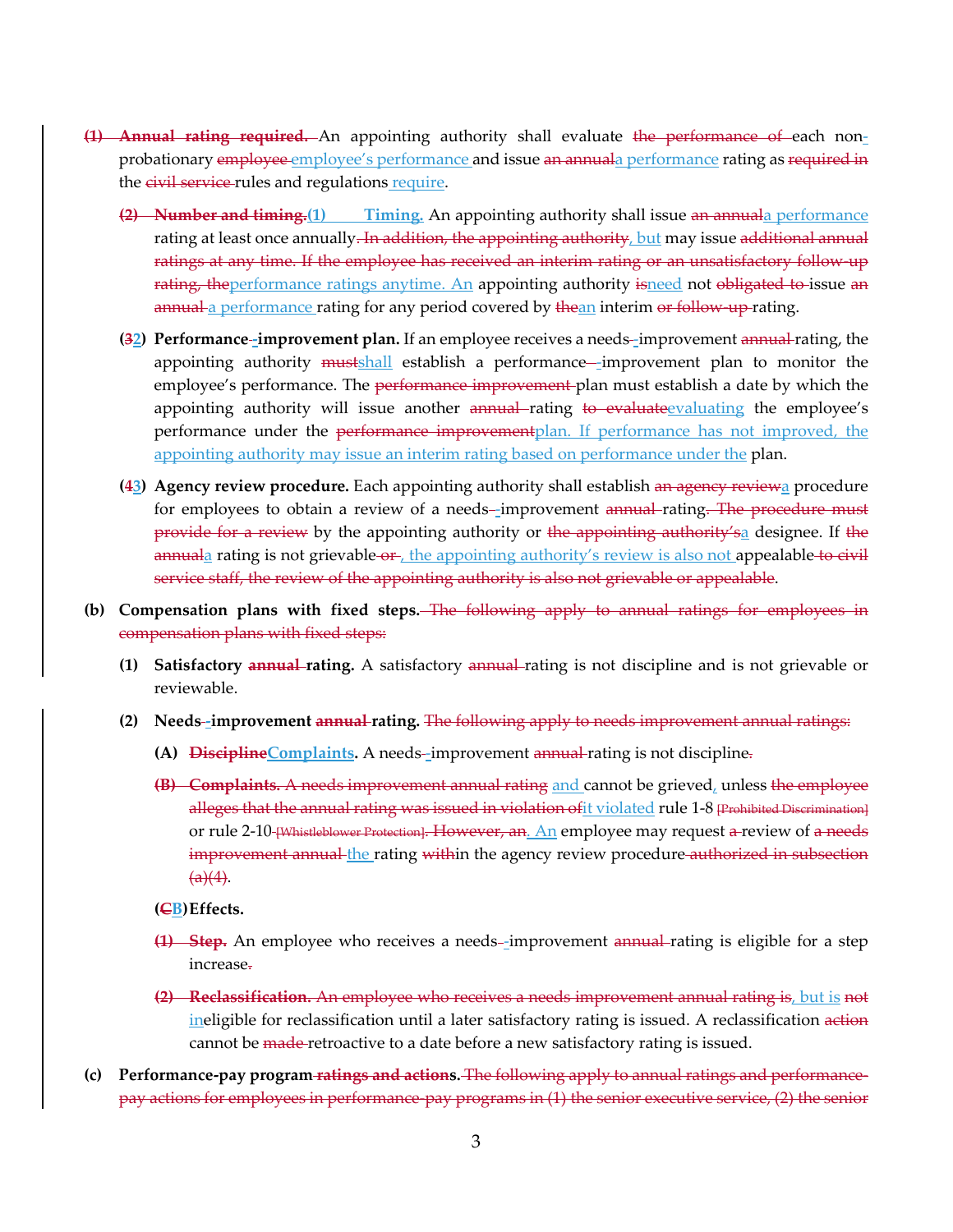executive management assistant service, (3) equitable classification plan (ECP) Group 4, and (4) ECP Groups 1, 2, and 3 if the state personnel director has approved the employee's inclusion in a performancepay program:

- **(1) Salary review.** An appointing authority shall complete a salary review for each employee in a performance-pay program at the same time it completes the annualafter completing a performance rating. The appointing authority shall use the annual rating as one factor in determining the employee's eligibility for an increase ina base-salary increase or a lump-sum award authorized in rule 5-3.4 [Operation of Compensation Schedules].
- **(2) Satisfactory annual rating.** A satisfactory annual rating is not discipline and is not grievable or reviewable.
- **(3) Needs -improvement annual rating.** The following apply to
- **(A) Complaints.** A needs -improvement annual ratings:
	- **(A) Discipline.** A needs improvement annual rating is not discipline.
	- **(B) Complaints.** A needs improvement annual rating and cannot be grieved, unless the employee alleges that the annual rating was issued in violation of it violated rule 1-8 [Prohibited Discrimination] or rule 2-10 [Whistleblower Protection]. However, an. An employee may request a review of a needs improvement annualthe rating withinin the agency review procedure authorized in subsection  $(a)(4)$ .

**(CB)Effects.**

- **(1) Performance-pay award.** An employee who receives a needs--improvement annual-rating is not ineligible for a performance-pay award or reclassification until a later satisfactory rating is issued. A performance-pay award cannotNeither can be made retroactive to a date before a new satisfactory rating is issued.
	- **(2) Reclassification.** An employee who receives a needs improvement annual rating is not eligible for a reclassification until a later satisfactory rating is issued. A reclassification action cannot be made retroactive to a date before a new satisfactory rating is issued.
- **(4) Grievances regarding other performance-pay actions.** Performance-pay awards are discretionary. An employee is not authorized to cannot grieve or appeal a performance-pay action, unless  $a$ grievance or an appeal is specifically permitted in this rule or the applicable regulations.
	- **(A)** Grievance permitted Permitted. An employee aggrieved by any of the following performancepay actions may file a grievance as authorized in rule 8-1 [Grievances] and the applicable regulations:
		- **(1)** The employee's paybase salary is reduced.
		- **(2)** The appointing authority does not rate the employee's performance of the employee at least once annually.
		- **(3)** The performance-pay action is alleged to violateviolates rule 1-8 prohibited Discrimination or rule 2-10-[Whistleblower Protection].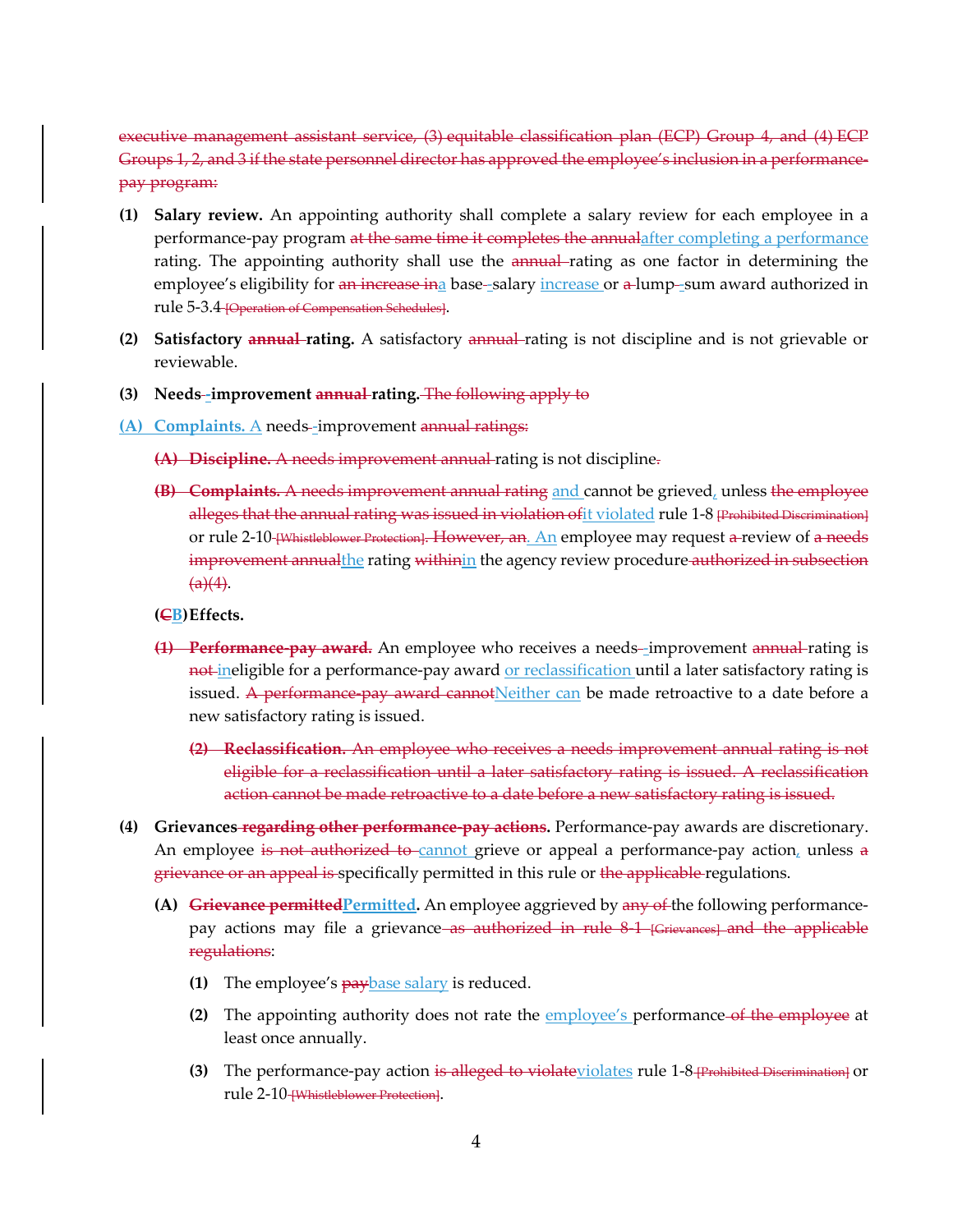- **(B) Grievance prohibited.** Except as expressly authorized in subsection (c)(4)(A), the employee cannot grieve a final performance-pay decision of the appointing authority. By way of example only, the following performance-pay actions cannot be grieved:
- **(B) Prohibited.** Non-grievable performance-pay actions include:
	- **(1)** The amount of a performance-pay award.
	- **(2)** The failure to receive an performance-pay award.
	- **(3)** The distribution of an performance-pay award between a-base-salary adjustment increase and  $\alpha$ -lump--sum award.
	- **(4)** TheAnother employee's performance evaluationrating or performance-pay award of another employee.
	- **(5)** The decision to include a position in<sub>7</sub> or exclude a position from<sub>7</sub> a performance-pay program.
	- **(6)** The performance-pay program itself, including, for example, the performance standards, agency evaluation methods, rating categories, and agency salary-range subdivisions.

#### **2-3.43 Interim and Follow-up Ratings**

- **(a) Interim ratings.** An appointing authority may evaluate the performance and behavior of an employee, including a probationary employee, and issue an interim service rating at any time. An interim rating is an unsatisfactory ratingrating anytime.
- **(b) Follow-up ratings.**
- **(1) Follow-up ratingRating period.** If thean appointing authority issues an unsatisfactory interim rating but does not dismiss the employee, the appointing authority shall establish in writing the length of a followup rating period. If, during the follow-up rating period, the an employee is placed suspended, on aan unpaid leave of absence without pay, or on extended sick leave, the follow-up rating period is automatically extended for an additional by a period equal to the period of the employee's absence. Within 28 days after its end, an appointing authority may extend in writing the period's length to a total of up to 12 months. An extension cannot be grieved.
- **(2c) Follow-up interim rating.** The appointing authority shall evaluate the employee's performance and behavior of the employee during the follow-up rating period and issue a follow-upanother interim rating as required in the civil service rules and regulations. The appointing authority shall issue the follow-up rating <u>or extend the rating period before or withinby</u> 28 calendar days after the end of the follow-up rating period ends. If the appointing authority fails to timely issue a follow-upthe rating or an extension within the time allowed, the employee may, within 14 calendar days after the end of the period allowed for request its issuance of the follow-up rating, request in writing that to the appointing authority's issue the follow-up ratinghuman resources director. If the appointing authority fails to issue the a rating or an extensionfollow-up rating within 14 calendar-days in writing after the employee's receiving a valid written request, the employee is returned to satisfactory standing, effective the end of the follow-up rating period. However, the return to satisfactory standing does not nullify any prior interim rating or unsatisfactory follow-up rating or preclude the later use of any such rating.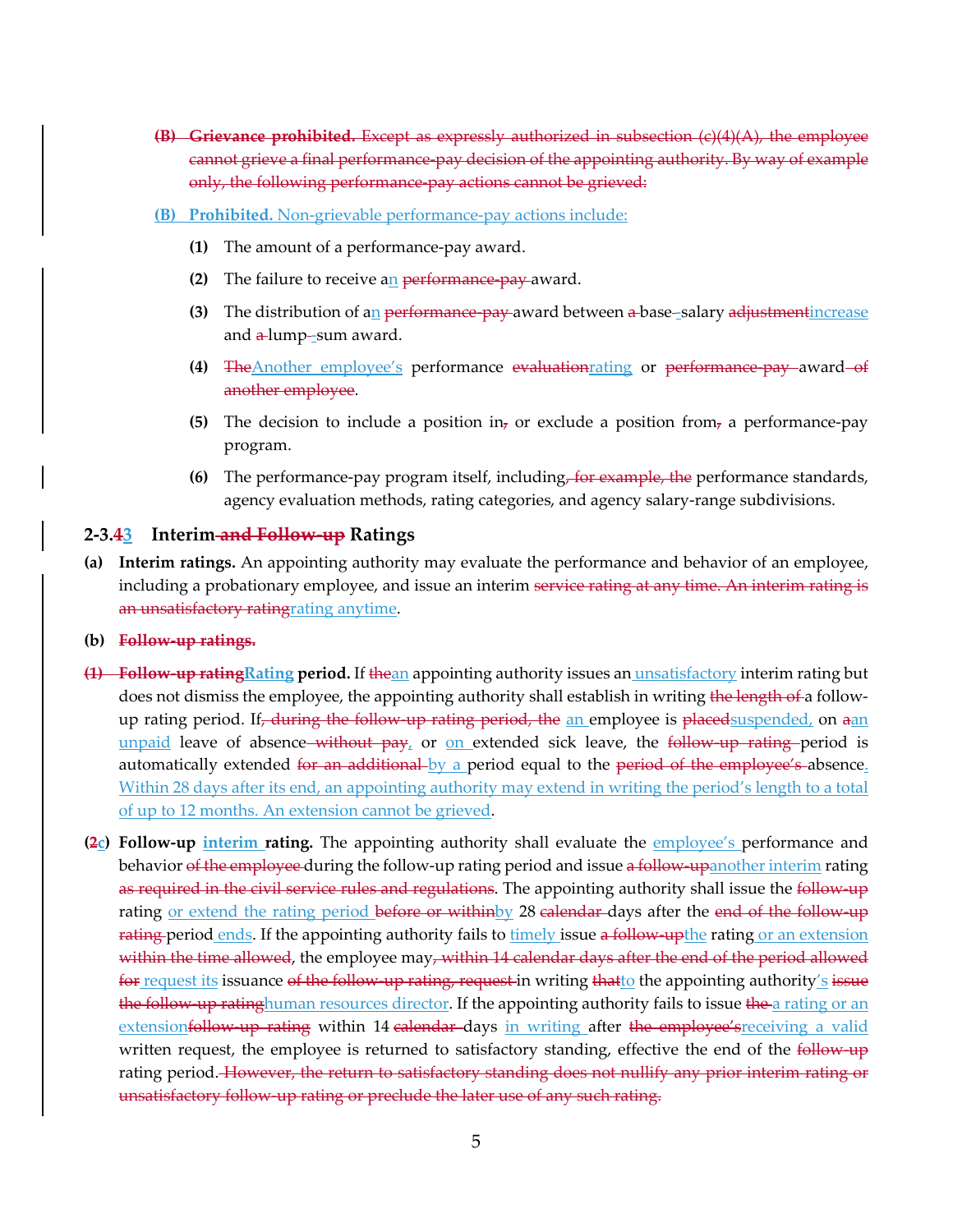- **(cd) Discipline.** Interim ratings and unsatisfactory follow-upUnsatisfactory interim ratings are discipline and may be the basis for additional discipline, up to and including dismissal.
- **(de) Grievances.**
	- **(1) Non-probationary employee.** A non-probationary employee who receives an unsatisfactory interim rating or an unsatisfactory follow-up rating may grieve the rating as provided in rule 8-1 [Grievances] and the applicable regulations.
	- **(2) Probationary employee.** A probationary employee who receives an unsatisfactory interim rating or an unsatisfactory follow-up rating may grieve the rating only as provided in rule 3-6.45 [Grievance of Probationary Rating or Discipline].
- **(ef) Effects.**
- **(1)** An employee who receives an unsatisfactory interim rating or an unsatisfactory follow-up rating is not ineligible for a step increase, a performance-pay award, or reclassification until a later satisfactory rating is issued.**(2)** The period during which the employee is rated as unsatisfactory is not counted as qualifying time for a step increase or reclassification. A step increase, performance-pay award, or reclassification. Any such action cannot be made-retroactive to a date before a new satisfactory rating is issued.**(f) Commission action.** If an employee receives an interim rating and a subsequent unsatisfactory follow-up rating and the appointing authority has taken no adverse action, the state personnel director may recommend to the civil service commission that the employee be separated from the classified service The period under an unsatisfactory rating is not qualifying time for a step increase or reclassification.

# **2-6 Discipline**

### **2-6.1 Discipline**

\* \* \*

- **(c) Forms of discipline.** Permissible discipline includes, but is not limited to, the following:
	- **(1)** An unsatisfactory probationary rating, an or interim rating, or an *unsatisfactory* follow-up rating. \* \* \*

## **3-6 Probation and Status**

### **3-6.1 Probationary Period**

- **(a) New employeeEmployee without status.** A newly appointed classified employee who does not have lacks status in the classified service when appointed must satisfactorily complete a working test period, called a probationary period<sub>7</sub> and receive a final satisfactory probationary rating as provided in rule 2-3 [Performance Ratings]at its end as a condition of continued employment.
- **(b) Employee with status.** An employee with status who is appointed to a new classification where the employee does not have status must satisfactorily complete a working test period<sub>7</sub> called a probationary period<sub>z</sub> and receive a <del>final</del> satisfactory probationary rating as provided in rule 2-3 [Performance Ratings]at its end as a condition of continued appointment in that position, unless otherwise provided in the regulations.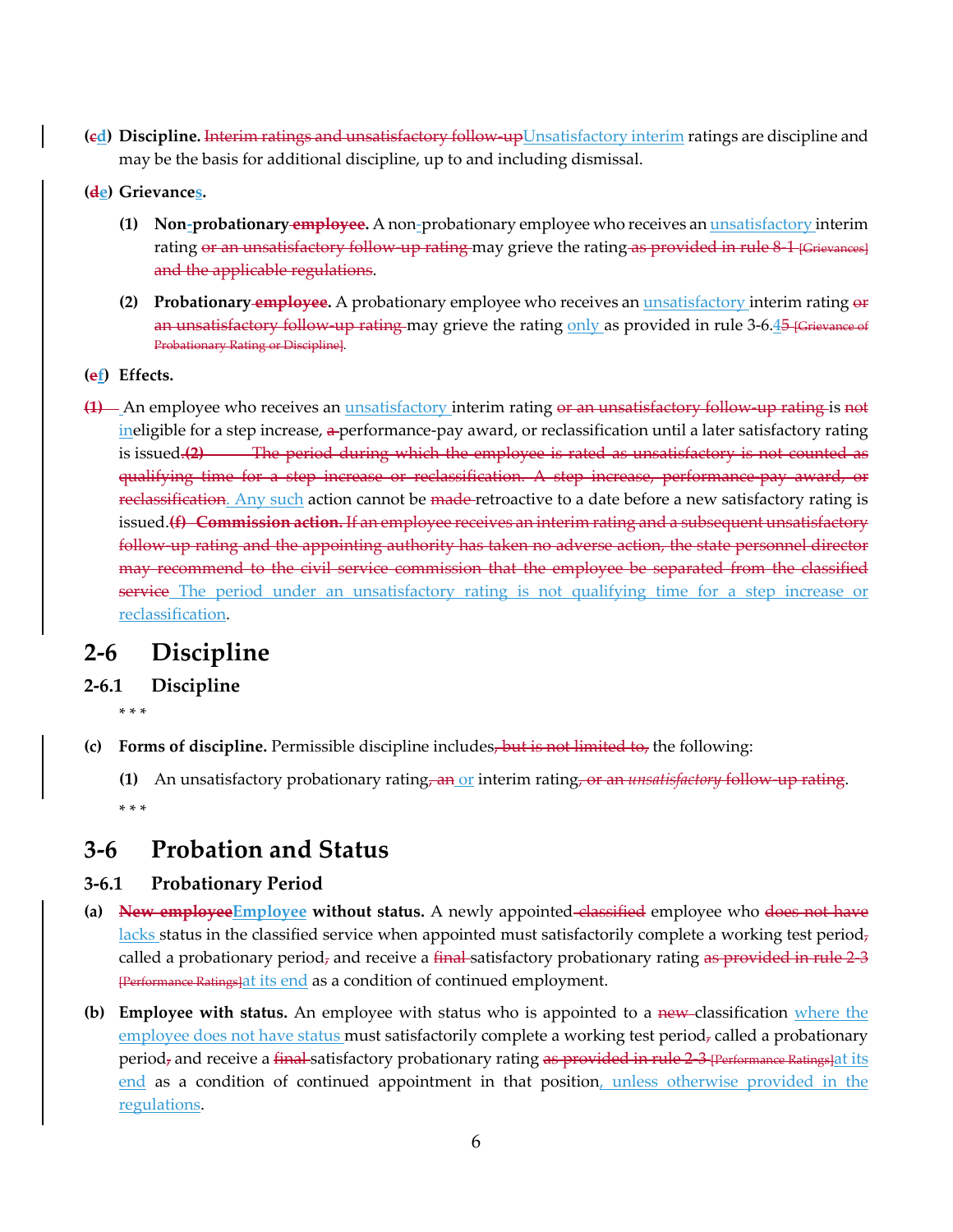**(c) SES and SEMAS exceptions.** This rule does not apply to persons appointedappointees to positions in the senior executive service (SES) and the senior executive management assistant service (SEMAS).

## **3-6.2 Length of Probationary Period Length**

- (a) Minimum length. The minimum length of Unless a probationary appointment is terminated or rescinded, an appointing authority shall evaluate each probationary employee's performance and behavior and issue a probationary rating. The minimum probationary period is 12 calendar-months of full-time employment or 18 calendar-months of less--than--full-time employment. An appointing authority may, however, issue an interim rating to a probationary employee anytime during a probationary period.
	- **(1) Full-time.** An appointing authority shall rate a full-time probationary employee after 6 and 12 months of employment. The appointing authority shall also rate a probationary new hire after 3 months.
	- **(2) Not full-time.** An appointing authority shall rate a probationary employee not working full-time after 9 and 18 months of employment. The appointing authority shall also rate a probationary new hire after 3 months.
- **(b) Extension of probationary period.** If the appointing authority determines that (1) the probationary period has been insufficient to adequately test the performance of a probationary employee or (2) the performance of a probationary employee's performance and behavior hasve been unsatisfactory, the appointing authority may extend the probationary period-for an employee. Any extension beyond an additional 6 calendara total of six months requires the director's approval of the state personnel director. The appointing authority shall give written notice of the any extension of the probationary period-to the employee. An extension cannot be grieved.
- **(c) Leave without pay during probationary period.Automatic extension.** If a probationary an employee is placedsuspended, on aan unpaid leave of absence-without pay, or on extended sick leave, the period of the leave of absence does not count toward completing the probationary period and the length of the probationary period is automatically extended for an additional by a period equal to the length of the employee's absence.
- **(d) Review.** A supervisor or designee shall review each probationary rating with the employee. Both shall sign each rating as evidence of the review. An employee's signature does not indicate agreement. An employee may file an explanatory statement with a rating.
- **(e) Satisfactory rating.** A satisfactory probationary rating is not discipline and is not grievable or reviewable.
- **(f) Unsatisfactory rating.**
	- **(1) Discipline.** An unsatisfactory probationary rating is discipline and may be the basis for additional discipline, up to and including dismissal.
	- **(2) Grievance.** An employee may grieve a probationary rating only as provided in rule 3-6.4.
	- **(3) Effects.** An employee who receives an unsatisfactory rating is not eligible for a step increase, performance-pay award, or reclassification until a later satisfactory rating is issued. Any such action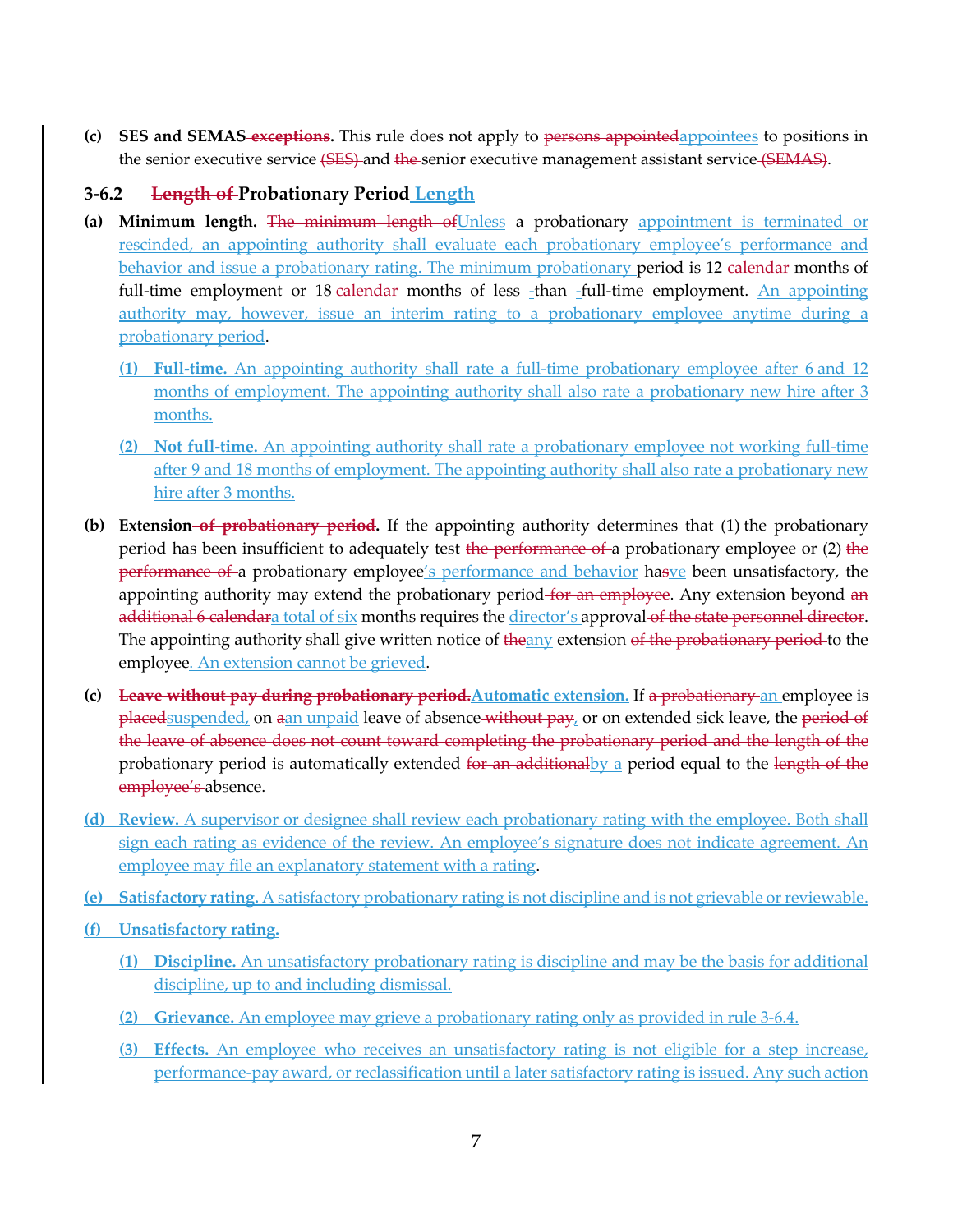cannot be retroactive to a date before a new satisfactory rating is issued. The period under an unsatisfactory rating is not qualifying time for a step increase or reclassification.

- **(4) Record.** The employee's employment record must reflect any unsatisfactory rating.
- **(g) Failure to issue.** An appointing authority shall issue a probationary rating or extend the probationary period by 28 days after a rating period ends. If an appointing authority fails to timely issue a rating or an extension, the employee may request its issuance in writing to the appointing authority's human resources director. If the appointing authority fails to issue a rating or extend the probationary period within 28 days after receiving a valid written request, the employee is deemed to have received a satisfactory rating for the period.

#### **3-6.3 Unsatisfactory Service**

- **(a) Employee without status.** If an employee without status does not perform satisfactorily during thea probationary period, as provided in rule 2-3 [Performance Ratings], the appointing authority may issue an unsatisfactory rating and dismiss or otherwise discipline the employee anytimeat any time during the probationary period or within 28 calendar days after the probationary period ends. The appointing authority shall give notice of a dismissal or other discipline to the employee no later than 28 calendar days after the probationary period ends.
- **(b) Employee with status.** If an employee with status is appointed to a new classification and does not perform satisfactorily during the probationary period, as provided in rule 2-3 [Performance Ratings], the appointing authority may, at any time during the issue an unsatisfactory probationary period or within 28 calendar days after the probationary period endstrating anytime and,  $(1)$  dismiss or otherwise discipline the employee or (2) rescind the appointment and demote the employee.

#### **3-6.4 Satisfactory Service; Notice**

If an employee's service during the probationary period is satisfactory, the appointing authority shall give notice to the employee and the civil service staff within 28 calendar days after the probationary period ends.

#### **3-6.5 Grievance of Probationary Rating or Discipline**

**(a) Probationary employee without status.** A probationary employee without status who is dismissed or otherwise disciplined may can only grieve the discipline only within the agency steps of the civil service grievance procedure. The employee cannot appeal athe appointing authority's final determination of the appointing authority to civil service staff or the civil service commission, unless the employee alleges that the discipline violated rule 1-8 Frohibited Discrimination or rule 2-10 [Whistleblower Protection].

#### **(b) Probationary Eemployee with status.**

**(1) Rescission of appointment and demotion.** AIf an appointing authority demotes a probationary employee with status (1) who receives an interim rating or unsatisfactory probationary or followup rating or (2) whose appointment is rescinded for any reason and who is demoted to a classification level not less than the levelthat occupied atimmediately before the probationary appointment, the time of the appointment, employee may can only grieve the rating or the rescission and demotion as provided in rule 8-1-<del>[Grievances] and the applicable regulations. In any appeal of its</del> final grievance decision, the appointing authority need only. The employee cannot appeal the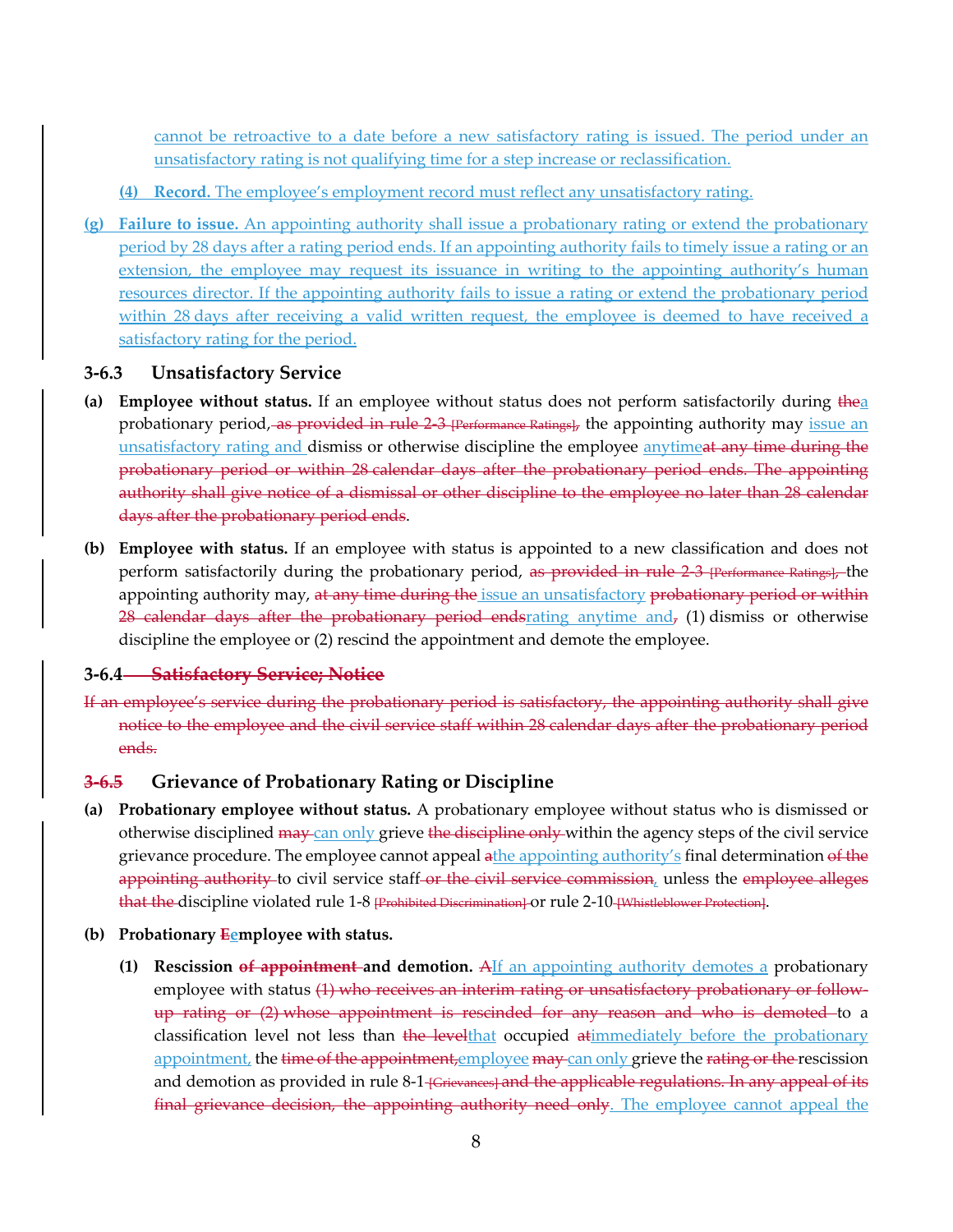appointing authority's final determination, unless the discipline violated rule 1-8 or rule 2-10 establish a rational basis for the rating or the rescission and demotion. This subsection does not apply to the revocation of an appointment authorized in rule 3-7 [Revocation of Appointment].

**(2) Other discipline.** A probationary employee with status who is dismissed or disciplined other than as provided in subsection  $(b)(1)$  may grieve the rating or discipline as provided in rule  $8-1$  [Grievances] and the applicable regulations discipline. The appointing authority must demonstrate just cause for the discipline in any appeal.

## **3-6.65 Status**

An employee who has been is appraised, qualified, and properly appointed on an indefinite or limited-term basis, and who has and satisfactorily completed completes the probationary period, for a career appointment has status while the employee remains continuously employed in the classified service. An employee who has attained status and later accepts an appointment to a position at a different classification level continues to have status at the former classification level while the employee remains-continuously employed in the classified service. An employee separated with a break in continuous service loses previous status in all classes upon rehire and is treated as newly appointed. An employee whose appointment is revoked under rule 3-7 [Revocation of Appointment] cannot earn status at that classification and classification level or credit for qualification purposes during the period before revocation.

## **5-3 Compensation Schedules**

**\* \* \***

### **5-3.4 Operation of Compensation Schedules**

**\* \* \***

**(b) Schedules with steps.** If the compensation plan creates steps in the pay range, an employee receives pay increases in the amounts and at the intervals provided for in the compensation schedule for the employee's classification level. An employee under an unsatisfactory probationary, or interim, or follow- $\frac{up}{up}$  rating is  $\frac{not-in}{}$  ineligible for a step increase.

**\* \* \***

#### **(c) Performance-pay programs.**

**\* \* \***

- **(2) Performance-pay awards.**
	- **\* \* \***
	- **(B) Performance ratings.**
		- **(1)** If the An employee who receives a needs-improvement annual performance rating or an unsatisfactory interim or follow-up-rating, the employee is not ineligible for a base-salary increase or lump-sum award.
		- **(2)** If the The base salary of an employee who receives an unsatisfactory interim or follow-up rating, the appointing authority may reduce the employee's base salarybe reduced in accordance with the compensation plan.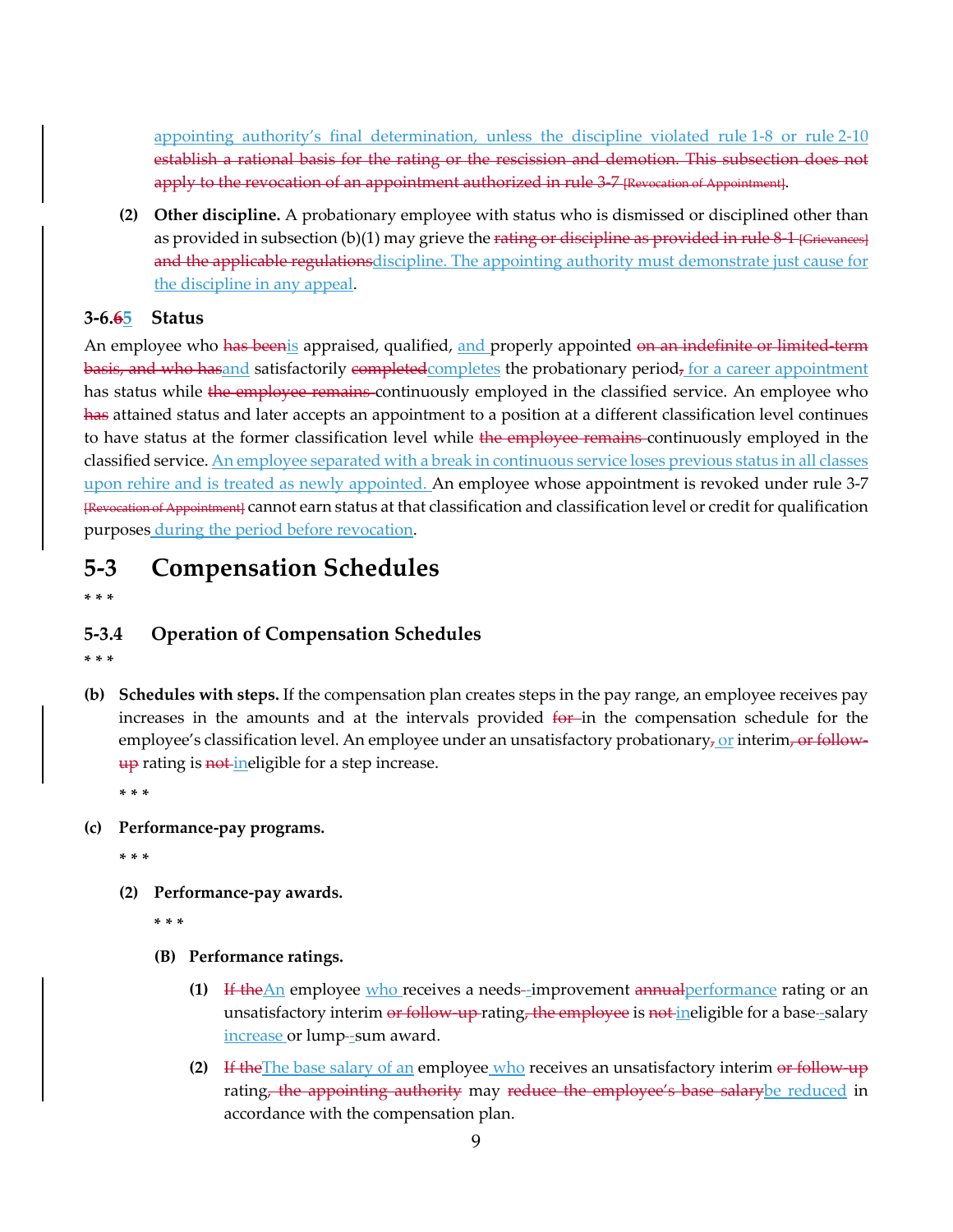**\* \* \***

## **8-1 Grievances**

**\* \* \***

## **8-1.3 Types of Grievances**

**(a) Types of grievances permitted.** A grievance must allege that the employee is aggrieved by one or more of the following actions of the appointing authority:

\* \* \*

**(4)** Written counselingA written reprimand issued without just cause.

\* \* \*

# **8-2 Appeals of Grievance Decisions**

**\* \* \***

## **8-2.2 Limitation on Grievance Appeals**

A grievant is not authorized to file a grievance appeal unless the grievance alleges one or more of the following:

**\* \* \***

**(c)** One or more of the following types of discipline imposed without just cause:

**\* \* \***

**(6)** Unsatisfactory **i**Interim rating or unsatisfactory follow-up rating, as provided in rule 2-3.34(d) [Interim and Follow up Ratings] and rule 3-6.45 [Grievance of Probationary Rating or Discipline].

**\* \* \***

## **8-2.3 Further Limitations on Grievance Appeals**

The following additional limitations apply to a grievance appeal, unless the grievant alleges that a tangible adverse employment action resulted from an action of the appointing authority authority's action that violated rule 1-8 [Prohibited Discrimination] or rule 2-10 [Whistleblower Protection]:

- **(a) Probationary employee without status.** A probationary employee without status cannot appeal the appointing authority's final grievance decision of the appointing authority regarding any ofover the following:
	- **(1)** A probationary rating, or an interim rating, or a follow-up rating.
	- **(2)** A decision to extend an employee's probationary term.
	- **(3)** A decision by the appointing authority to discipline the employee, including dismissal, during thewhen issuing an unsatisfactory probationary period or within 28 calendar days after the end of the probationary periodrating.